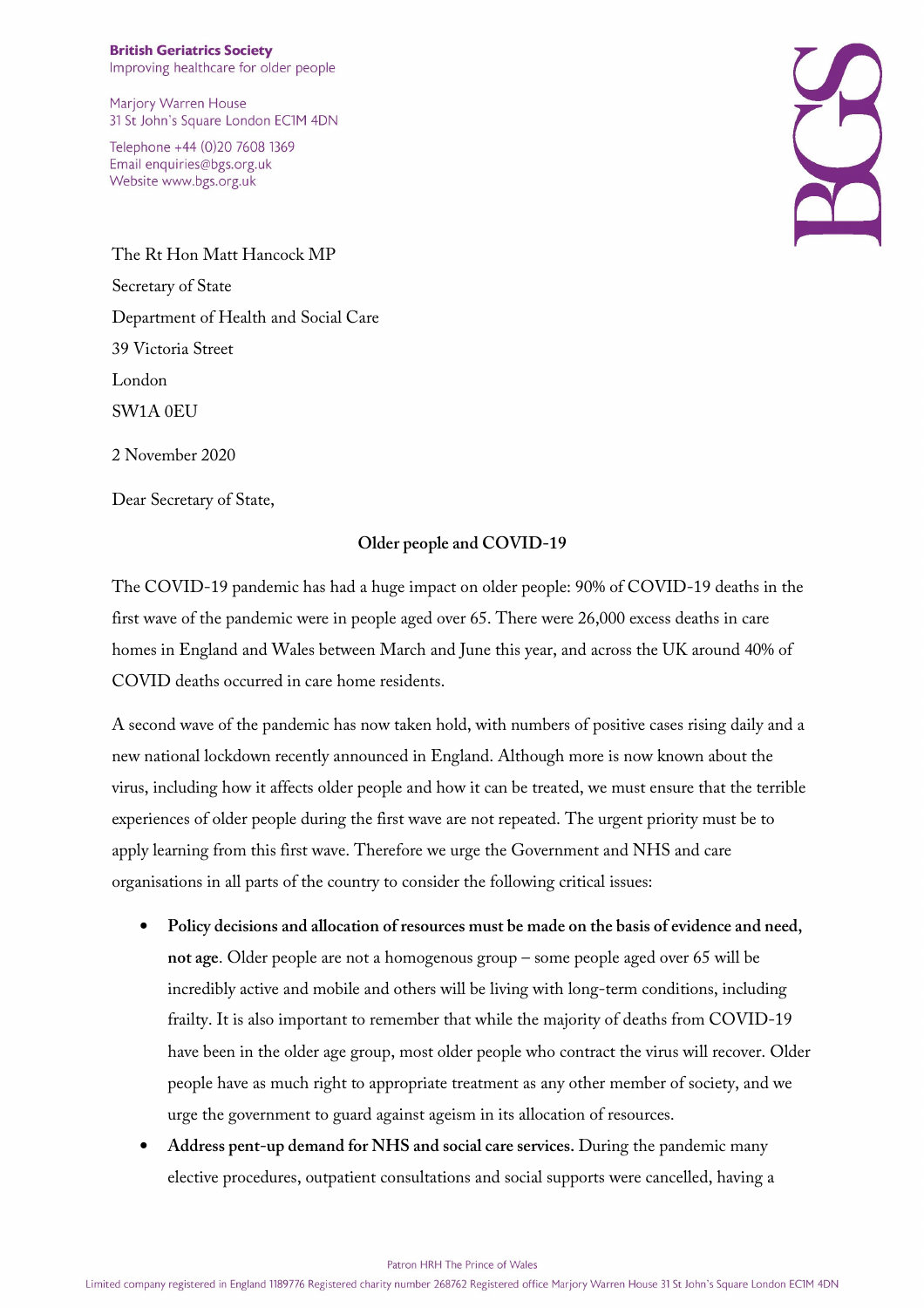## **British Geriatrics Society**

Improving healthcare for older people

Marjory Warren House 31 St John's Square London EC1M 4DN

Telephone +44 (0)20 7608 1369 Email enquiries@bgs.org.uk Website www.bgs.org.uk



devastating impact on those who benefit from them. The NHS is now working hard to restart these services. While we appreciate that services such as cancer diagnosis and treatment will, and should, be prioritised, we urge the prompt restarting of no less vital services such as falls prevention and community rehabilitation and support services. These services help older people and their carers to stay healthy at home, reducing demand on emergency services and releasing hospital and care home capacity. It is essential that these services are kept going throughout the second wave and the second lockdown, and the NHS must be supported to keep non-COVID services going alongside treating COVID patients.

- **Care homes must be supported.** Care homes were left unprotected, particularly at the beginning of the pandemic, with devastating results. Care homes must have equitable access to PPE and to regular testing, and prompt results, for residents and staff. Homes must also be supported to set up effective isolation facilities for residents with symptoms or confirmed COVID-19. Given the detrimental effect on quality of life for care home residents through not being able to see their loved ones, care homes must be supported to enable safe visiting. As we enter a new lockdown across England, it is essential that the blanket ban on care home visiting is not repeated. This Government has committed several times to a sustainable solution to the crisis in social care and the pandemic has highlighted that urgent and meaningful action in this area is now critical.
- **Acknowledge the harm to physical and mental health caused by lockdown.** The BGS believes that for many older people, lockdown poses almost as much threat as COVID-19. Older people have spent months inside, not participating in their usual activities and being far less active than they normally are. They now face at least another month of this as restrictions are tightened again. This is particularly challenging for older people who have cognitive impairments and may find it difficult to understand why they are restricted or why they need to take precautions. Many older people are likely to have experienced physical deconditioning as a result, leaving them more susceptible to other illnesses, falls and hospitalisation. Investment in exercise and rehabilitation services is crucial to ensuring that the long-term impact of COVID on older people is minimised.